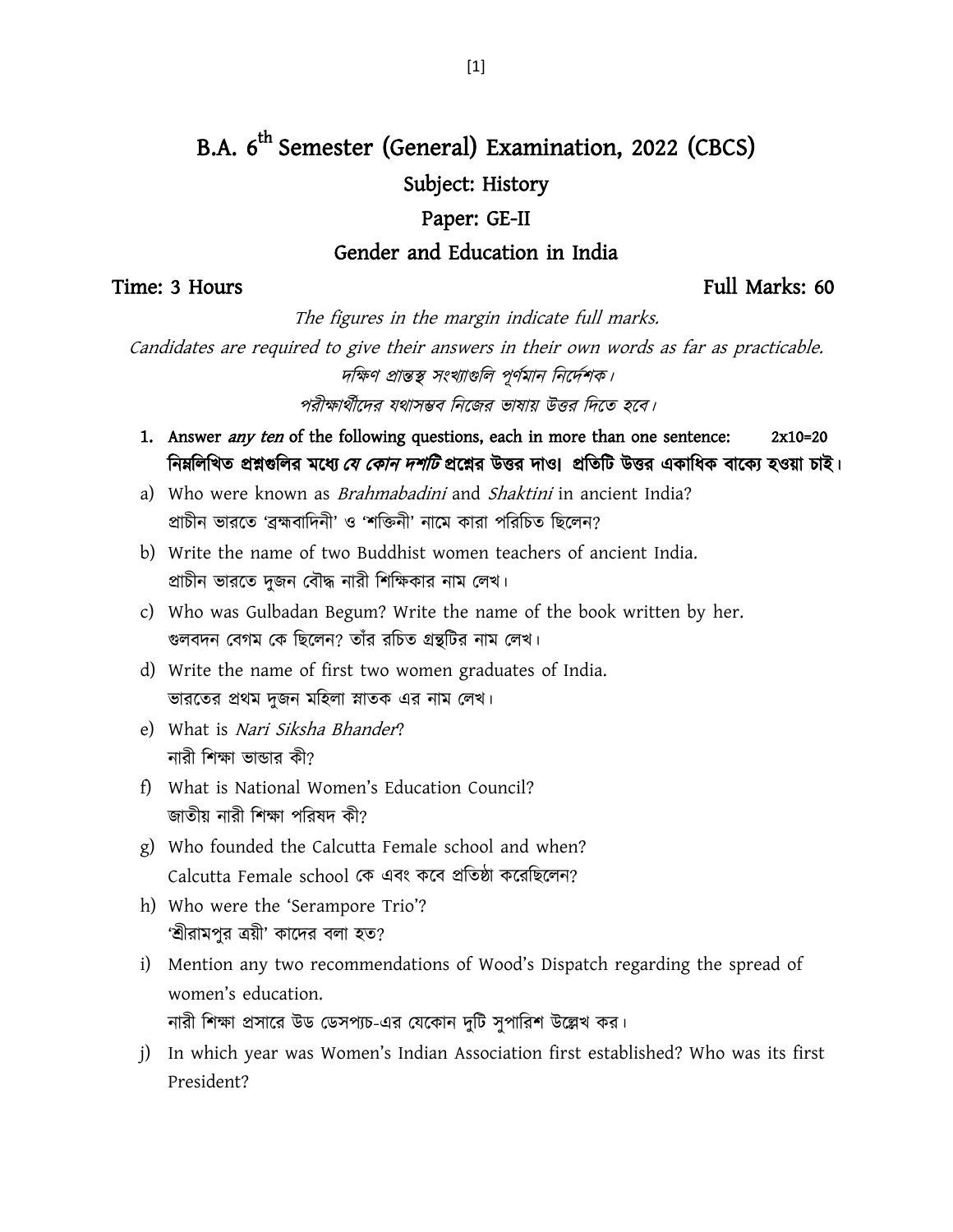Women's Indian Association কর্ব প্রক্ষেক্ষিে য়? এর প্রর্ম ভাপক্ষে যক ক্ষির্ন?

- k) Mention any two recommendations made by Durgabai Deshmukh Committee regarding the spread of women's education. স্ত্রী শিক্ষা প্রসারে দুর্গাবাঈ দেশমুখ কমিটির যেকোন দুটি সুপারিশ উল্লেখ কর।
- l) Write the names of two Government projects earmarked for economic enhancement of women. নারীদের অর্থনৈতিক উন্নয়নের জন্য নির্ধারিত দুটি সরকারি প্রকল্পের নাম কর।
- m) Who was Anandibai Joshi? আনন্দীবাঈ জোশি কে ছিলেন?
- n) Mention any two recommendations of the Bhaktavatsalam Committee. ভক্তবৎসলম কমিটির দুটি সুপারিশ লেখ।
- o) What did Radhakrisnan Committee recommend for the spread of women's education?

নারী শিক্ষা প্রসারে রাধাকৃষ্ণন কমিটি কী সুপারিশ করেছিল?

## 2. Answer *any four* of the following questions: 5x4=20 নীচের *যে কোন চারটি* প্রশ্নের উত্তর দাওঃ

- a) Write a short note on women's education in medieval India. মধ্যযগের ভারতে নারী শিক্ষার উপর একটি সংক্ষিপ্ত টিকা লেখ।
- b) Assess the contribution of Begum Rokeya to the progress of women's education in India.

```
ভারতে নারী শিক্ষা প্রসারে বেগম রোকেয়ার অবদানের মূল্যায়ন কর।
```
- c) Analyze Mahatma Gandhi's opinion regarding women's education in India. ভারতে নারী শিক্ষা সম্পর্কে গান্ধীজির অভিমত বিশ্লেষণ কর।
- d) Explain the relevance of research in women's studies. মানবী বিদ্যাচর্চায় প্রাসঙ্গিকতা ব্যাখ্যা কর।
- e) How does technical and vocational education facilitate economic self sufficiency in women?

মহিলাদের অর্থনৈতিক স্বনির্ভরতায় কারিগরী ও বৃত্তিমূলক শিক্ষা কতদূর সাহায্য করে?

f) Discuss the problems of women's education in India. ভারতে নারী শিক্ষার সমস্যা গুলি আলোচনা কর।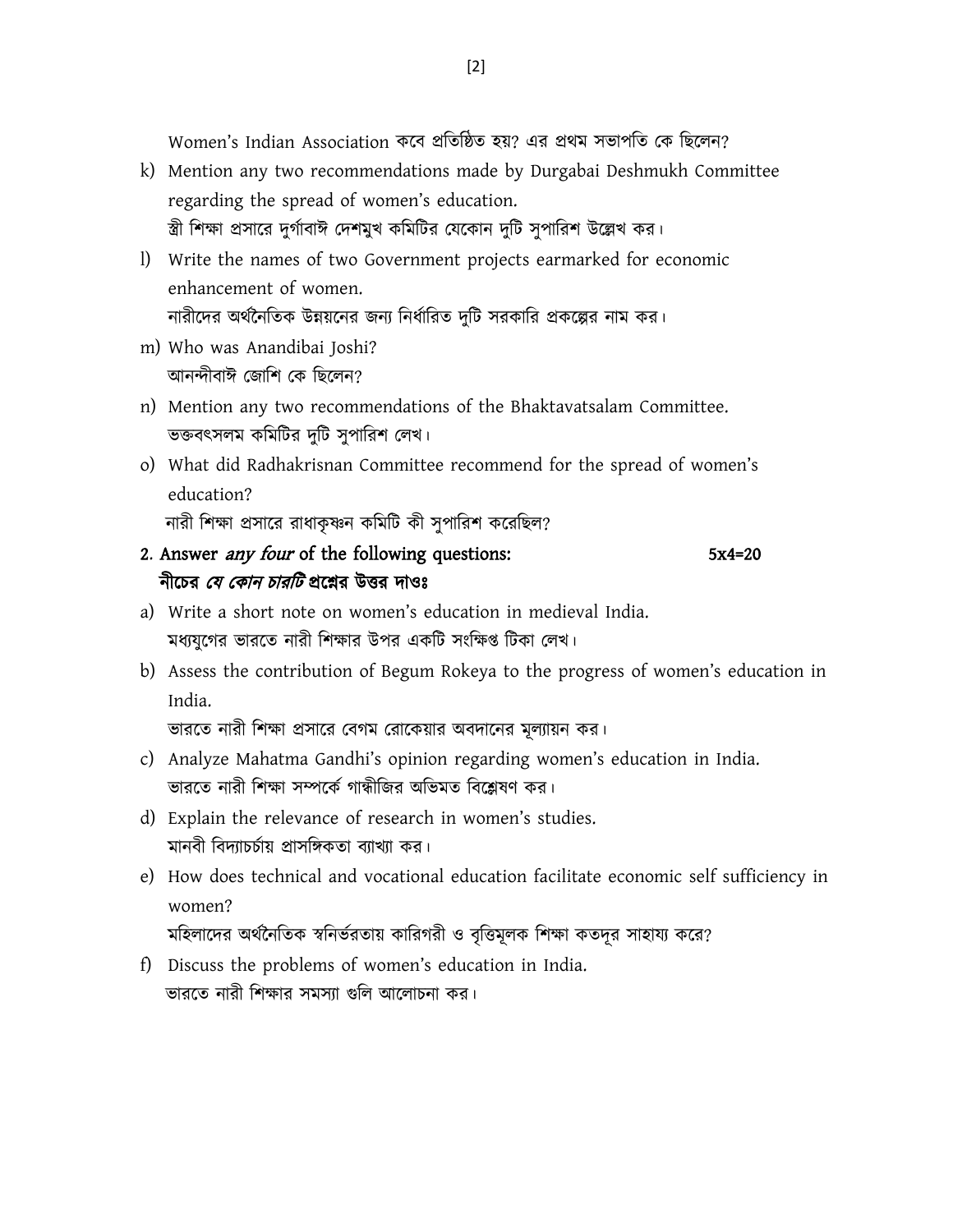- 3. Answer *any two* of the following questions: 10x2=20 নীচের *যে কোন দুটি* প্রশ্নের উত্তর দাওঃ
- a) Discuss the contribution of Ishwar Chndra Vidyasagar to the spread of women's education in India. ভারতে নারী শিক্ষা বিস্তারে ঈশ্বর চন্দ্র বিদ্যাসাগরের অবদান আলোচনা কর।
- b) Discuss the recommendations of Hansmehta Committee regarding women's education in India. ভারতে নারী শিক্ষা বিষয়ে হংসমেহেতা কমিটির সুপারিশ গুলি আলোচনা কর।
- c) Analyze the role of British Government in the spread of women's education in India during the late nineteenth and early twentieth centuries. উনবিংশ শতকের শেষে এবং বিংশ শতকের গোঁড়ায় স্ত্রী শিক্ষা প্রসারে ইংরাজ সরকার এর ভূমিকা আলোচনা কর।
- d) Discuss the recommendations of Kothari Commission? কোঠারী কমিশন-এর সুপারিস গুলি আলোচনা কর।

………………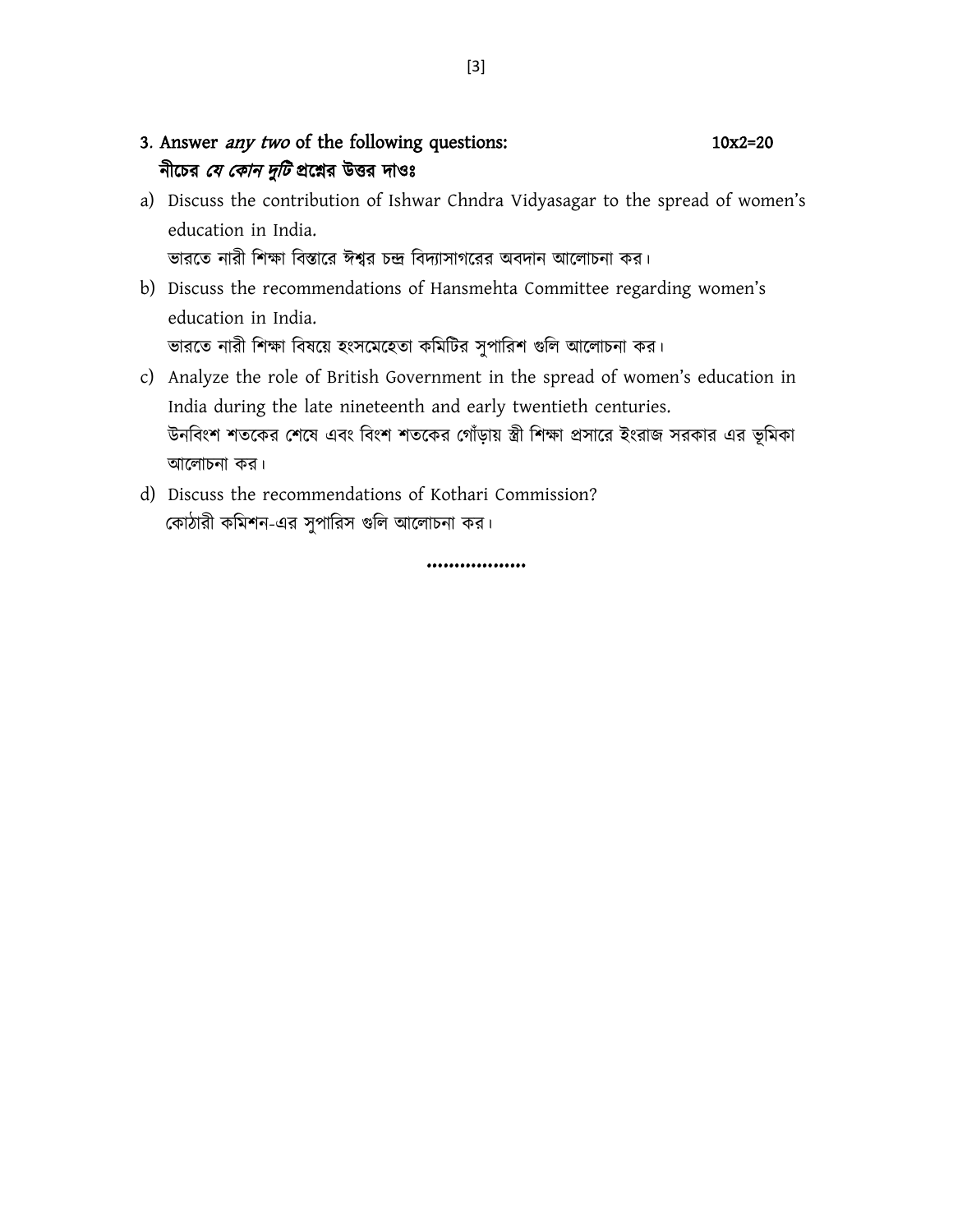## B.A. 6<sup>th</sup> Semester (General) Examination, 2022 (CBCS) Subject: History Paper: GE-II (OR) History of Indian Journalism

Time: 3 Hours Full Marks: 60

The figures in the margin indicate full marks.

Candidates are required to give their answers in their own words as far as practicable. দক্ষিণ প্রান্তস্থ সংখ্যাগুলি পূর্ণমান নির্দেশক।

পরীক্ষার্থীদের যথাসম্ভব নিজের ভাষায় উত্তর দিতে হবে।

- 1. Answer *any ten* of the following questions, each in more than one sentence: 2x10=20 ক্ষিন্দিখিত প্রশ্নগুলির মধ্যে *যে কোন দশটি* প্রশ্নের উত্তর দাও। প্রতিটি উত্তর একাধিক বাক্যে হওয়া চাই।
- a) Who was the editor of the *Hindoo Patriot* and when was it first published? *হিন্দু প্যাট্রিয়ট*-এর সম্পাদক কে ছিলেন এবং এটি কবে প্রথম প্রকাশিত হয়?
- b) Name two newspapers published by the Baptist Missionaries. ব্যাপটিস্ট মিশনারীদের দ্বারা প্রকাশিত দুটি সংবাদপত্রের নাম কর।
- c) Who was the editor of *Somprakash* and when was it first published? *সোমপ্রকাশ*-এর সম্পাদক কে ছিলেন এবং এটি কবে প্রথম প্রকাশিত হয়?
- d) Who was the first editor of the *Hindustan Times* and when was it first published? তিন্দুস্থান টাইমস-এর প্রথম সম্পাদক কে ছিলেন এবং এটি কবে প্রথম প্রকাশিত হয়?
- e) Who was the first editor of the *Tribune* and when was it first published? ট্রিবিউন-এর প্রথম সম্পাদক কে ছিলেন এবং এটি কবে প্রথম প্রকাশিত হয়?
- f) Name the newspapers published by Balgangadhar Tilak in Marathi and English. মারাঠী ও ইংরাজি ভাষায় বালগঙ্গাধর তিলক কর্তৃক প্রকাশিত সংবাদপত্রগুলির নাম লেখ।
- g) In which year and by whom were legal restrictions imposed on the press? কে কোন বছর আইনের মাধ্যমে সংবাদপত্রের উপর বিধি নিষেধ আরোপ করেন?
- h) Write two provisions of the Press Act of 1835. ১৮৩৫ খ্রিস্টাব্দের Press Act-এর দু'টি শর্ত লেখ।
- i) Write two basic principles of the selection of news. সংবাদ নির্বাচনের দু'টি মূল নীতি লেখ।
- j) Write down four characteristics of feature writing. ফিচার লেখার চারটি বৈশিষ্ট্য উল্লেখ কর।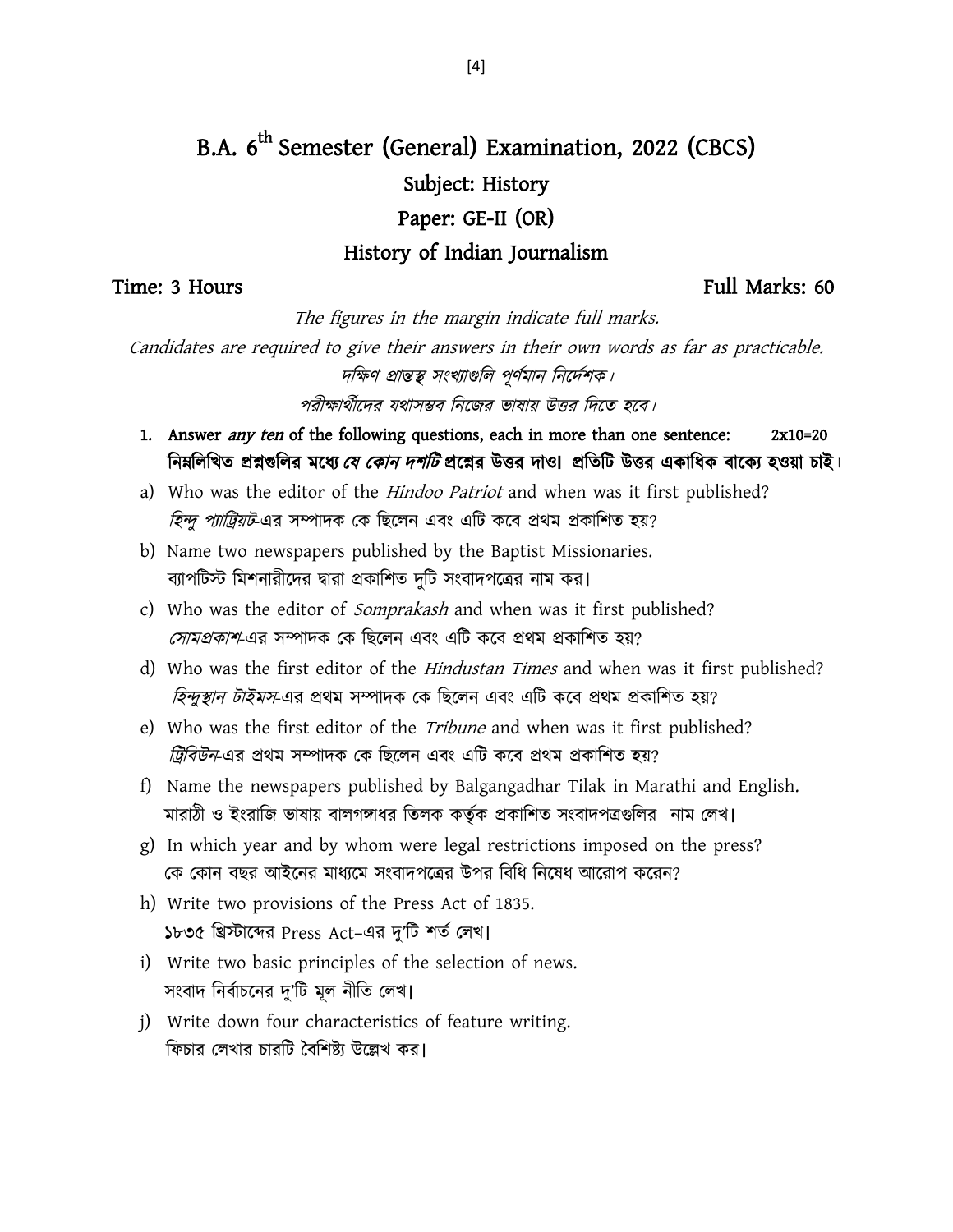- k) What is Interpretative Reporting? ব্যাখ্যামূলক প্রতিবেদন কাকে বলে।
- l) What are Head Lines and Leads? শিরোনাম ও সংবাদশীর্ষ কাকে বলে?
- m) What is News Syndicate? নিউজ সিন্ডিকেট কাকে বলে ?
- n) Write down the names of two news agencies of India. ভারতের দু'টি নিউজ এজেন্সীর নাম লেখ।
- o) What is Style Book? স্টাইর ফুক কাবক ফবর?

### 2. Answer *any four* of the following questions: 5x4=20 নীচের *যে কোন চারটি* প্রশ্নের উত্তর দাওঃ

- a) How did Mauryan emperor Ashoka circulate his thoughts and decrees among the people of his Empire? মৌর্য সম্রাট অশোক কীভাবে তাঁর আদেশ ও চিন্তা-ভাবনা সাম্রাজ্যের প্রজাদের মধ্যে প্রচার করতেন?
- b) Discuss briefly the contribution of Raja Rammohan Roy in Indian journalism. ভারতীয় সাংবাদিকতায় রাজা রামমোহন রায়ের অবদান সংক্ষেপে আলোচনা কর।
- c) Discuss briefly the provision and impact of the Vernacular Press Act of 1878. ১৮৭৮ সালের দেশীয় সংবাদপত্র আইনের শর্তগুলি ও তার প্রভাব সম্পর্কে সংক্ষেপে আলোচনা কর।
- d) Write a short note on the Amrita Bazar Patrika. *অমৃতবাজার পত্রিকা* সম্বন্ধে একটি টীকা লেখ।
- e) Write a brief report on the condition of the earthen pot makers of West Bengal. পশ্চিমবাংলার মৃৎপাত্র প্রস্তুতকারকদের অবস্থা সম্বন্ধে একটি সংক্ষিপ্ত প্রতিবেদন লেখ।
- f) Describe the differences between Hard News and Soft News. Hard News ও Soft News-এর মধ্যে পার্থক্যগুলি বর্ণনা কর।

3. Answer *any two* of the following questions: 10x2=20 নীচের *যে কোন দুটি* প্রশ্নের উত্তর দাওঃ

- a) Discuss the written records of the Mughal administration and the different modalities of the circulation process of these records. মুঘল প্রশাসনের লিখিত নথিগুলি এবং এই নথিগুলির প্রচারের বিভিন্ন প্রকরণগুলি সম্পর্কে আলোচনা কয।
- b) Describe James Augustus Hicky as the Father of Indian Journalism. জেমস অগাস্টাস হিকিকে ভারতীয় সাংবাদিকাতার জনক রূপে বর্ণনা কর।